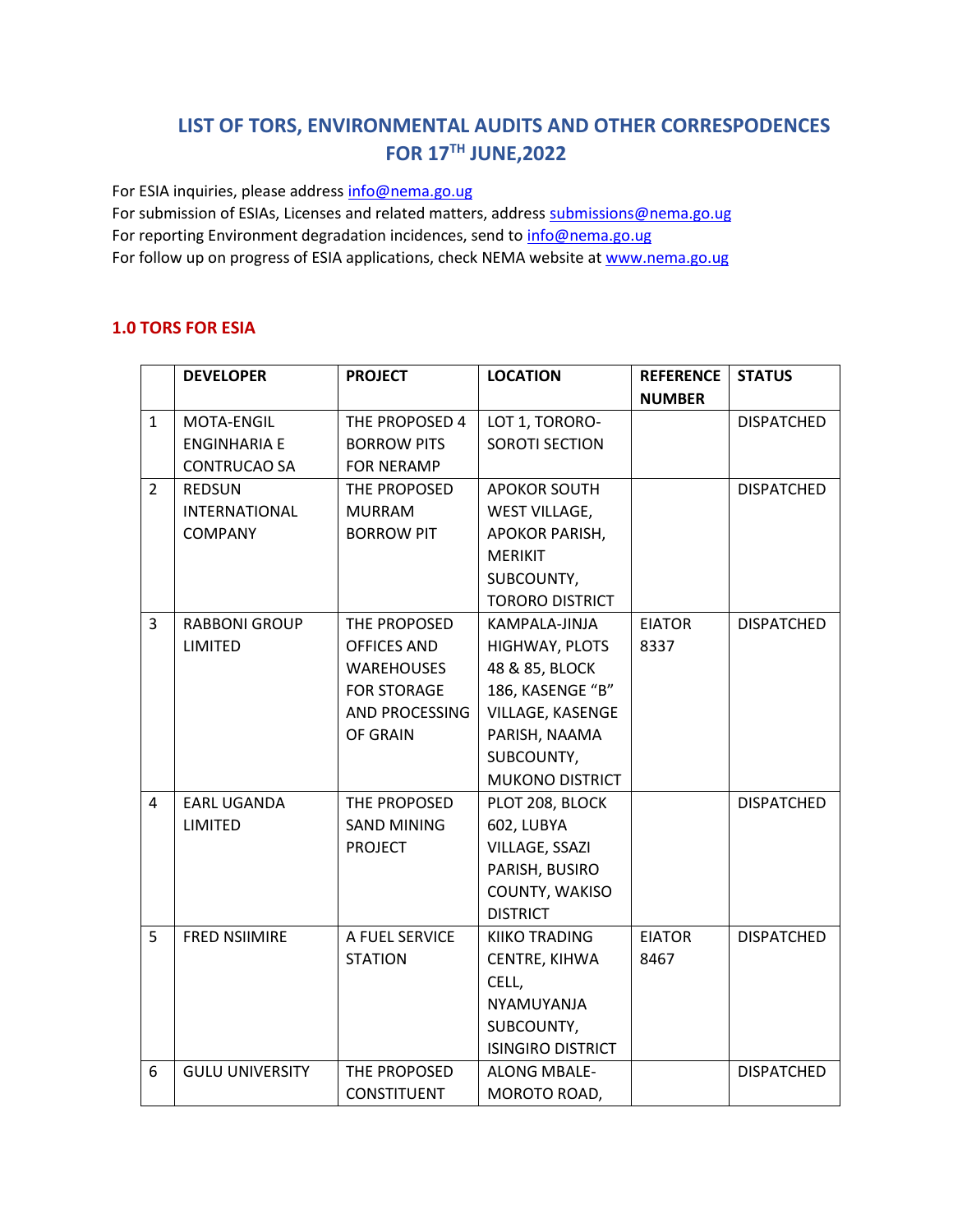|                |                         | <b>COLLEGE OF</b>     | PLOT 312, BLOCK 1      |                 |                   |
|----------------|-------------------------|-----------------------|------------------------|-----------------|-------------------|
|                |                         | AGRICULTURE-          | NAMATWAE,              |                 |                   |
|                |                         | <b>MOROTO</b>         | NACHUKA,               |                 |                   |
|                |                         |                       | <b>KOMARET AND</b>     |                 |                   |
|                |                         |                       | <b>LOPUTIPUT</b>       |                 |                   |
|                |                         |                       | VILLAGES,              |                 |                   |
|                |                         |                       | LOTIRIRI,              |                 |                   |
|                |                         |                       | NAWANTAU,              |                 |                   |
|                |                         |                       | <b>KOMARET AND</b>     |                 |                   |
|                |                         |                       | LORIKOKWA              |                 |                   |
|                |                         |                       | <b>PARISHES</b>        |                 |                   |
|                |                         |                       | RESPECTIVELY,          |                 |                   |
|                |                         |                       | <b>NANDUGET SUB</b>    |                 |                   |
|                |                         |                       | COUNTY, MOROTO         |                 |                   |
|                |                         |                       | <b>DISTRICT</b>        |                 |                   |
| $\overline{7}$ | <b>HAPPY WINE</b>       | THE PROPOSED          | PLOT 2-4, ALONG        | <b>EIA 8383</b> | <b>DISPATCHED</b> |
|                | <b>COMPANY LIMITED</b>  | <b>REHABILITATION</b> | <b>APWONY KALI</b>     |                 |                   |
|                |                         | OF HAPPY WINE         | <b>ROAD IN CORNER</b>  |                 |                   |
|                |                         | <b>COMPANY</b>        | OPUTI CELL,            |                 |                   |
|                |                         |                       | INOMO WARD,            |                 |                   |
|                |                         |                       | <b>AMOLATOR TOWN</b>   |                 |                   |
|                |                         |                       | COUNCIL,               |                 |                   |
|                |                         |                       | <b>AMOLATOR</b>        |                 |                   |
|                |                         |                       | <b>DISTRICT</b>        |                 |                   |
| 8              | <b>SEYANI BROTHERS</b>  | THE PROPOSED          | PLOT 390, BLOCK        | <b>TOR-EIA</b>  | <b>DISPATCHED</b> |
|                | <b>CONSTRUCTION</b>     | <b>CARPENTRY AND</b>  | 242, BUKASA            | 8493            |                   |
|                |                         | <b>JOINERY</b>        | ZONE, KIRINYA          |                 |                   |
|                |                         | <b>WORKSHOP</b>       | WARD, KIRA             |                 |                   |
|                |                         |                       | MUNICIPALITY,          |                 |                   |
|                |                         |                       | <b>WAKISO DISTRICT</b> |                 |                   |
| 9              | <b>SINO SOLAR GROUP</b> | THE PROPOSED          | MUWOKO CELL,           | <b>TOR-EIA</b>  | <b>DISPATCHED</b> |
|                | <b>COMPANY LIMITED</b>  | PLYWOD                | KAWUMULWA              | 8560            |                   |
|                |                         | <b>PROCESSING</b>     | WARD, EAST             |                 |                   |
|                |                         | <b>PLANT</b>          | DIVISION,              |                 |                   |
|                |                         |                       | <b>MUBENDE</b>         |                 |                   |
|                |                         |                       | MUNICIPALITY,          |                 |                   |
|                |                         |                       | <b>MUBENDE</b>         |                 |                   |
|                |                         |                       | <b>DISTRICT</b>        |                 |                   |
| 10             | SINO PAINT (U)          | THE PROPOSED          | KAPEKE VILLAGE,        | <b>EIATOR</b>   | <b>DISPATCHED</b> |
|                | <b>LIMITED</b>          | REDEVELOPMENT         | KASENGE PARISH,        | 7599            |                   |
|                |                         | OF SINO PAINT         | <b>NAMA</b>            |                 |                   |
|                |                         |                       | SUBCOUNTY,             |                 |                   |
|                |                         |                       | MUKONO DISTRICT        |                 |                   |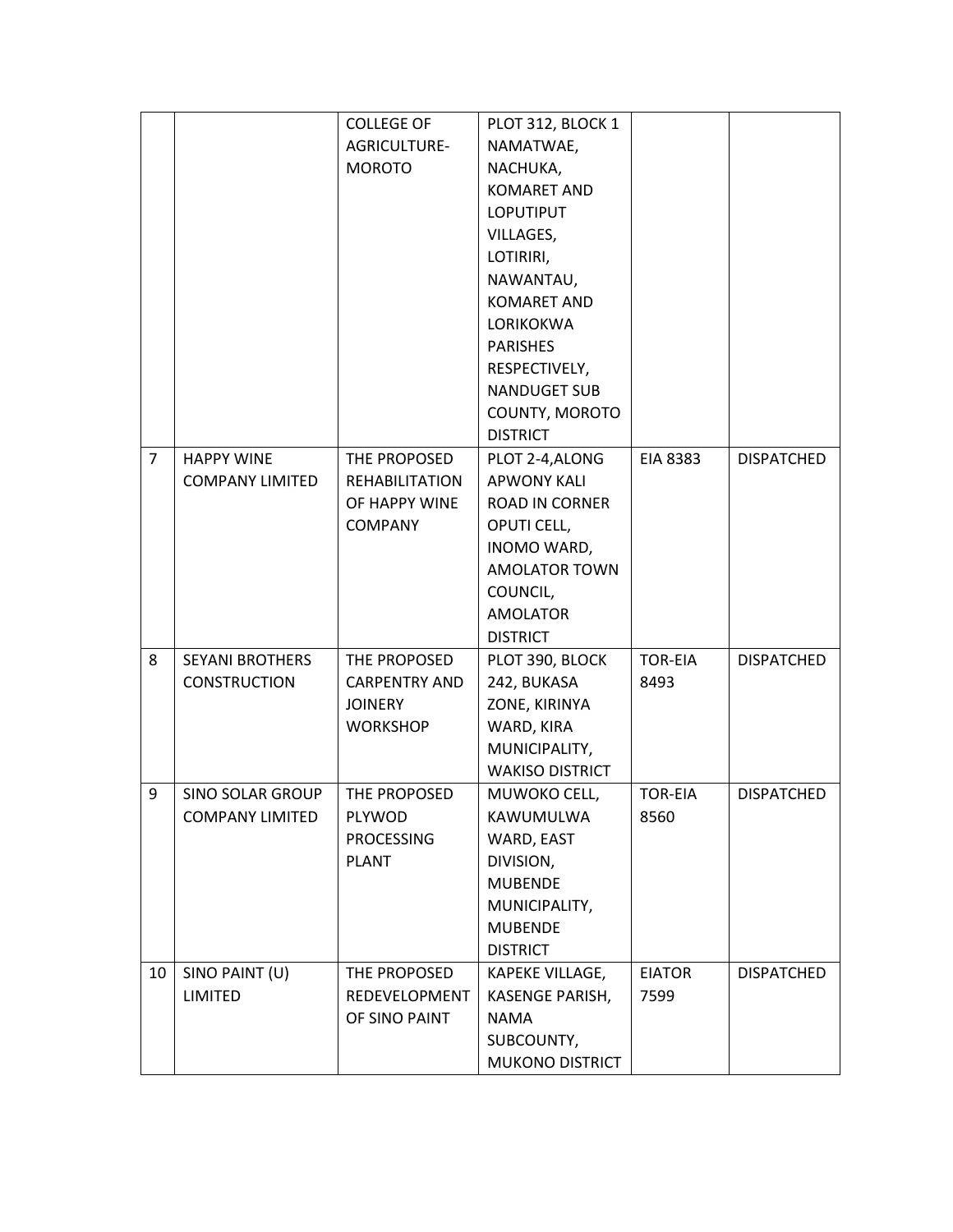| 11 | <b>BUGONGO HYDRO</b>     | THE PROPOSED        | ALONG RIVER ORA,                 |                 | <b>DISPATCHED</b> |
|----|--------------------------|---------------------|----------------------------------|-----------------|-------------------|
|    | <b>ELECTRICITY</b>       | <b>OKOLLO MINI-</b> | <b>TRAVERSING</b>                |                 |                   |
|    | <b>COMPANY LIMITED</b>   | <b>HYDRO POWER</b>  | OPIBU, OLIBA AND                 |                 |                   |
|    |                          | PROJECT(6.5MW)      | <b>OKOLLO VILLAGES</b>           |                 |                   |
|    |                          |                     | AND OKOLLO                       |                 |                   |
|    |                          |                     | TOWN COUNCIL,                    |                 |                   |
|    |                          |                     | OKOLLO PARISH,                   |                 |                   |
|    |                          |                     | <b>OKOLLO</b>                    |                 |                   |
|    |                          |                     | SUBCOUNTY,                       |                 |                   |
|    |                          |                     | MADI-OKOLLO                      |                 |                   |
|    |                          |                     | <b>DISTRICT</b>                  |                 |                   |
| 12 | <b>COSMOS UGANDA</b>     | THE PROPOSED        | PLOT 15 AND 17,                  |                 | <b>DISPATCHED</b> |
|    | <b>LIMITED</b>           | <b>CAR BONDED</b>   | NABISUNSA ROAD,                  |                 |                   |
|    |                          | <b>WAREHOUSE</b>    | <b>PLOT 75,</b>                  |                 |                   |
|    |                          |                     | MUKABYA ROAD,                    |                 |                   |
|    |                          |                     | <b>KYAMBOGO</b>                  |                 |                   |
|    |                          |                     | PARISH, NAKAWA                   |                 |                   |
|    |                          |                     | DIVISION,                        |                 |                   |
|    |                          |                     | <b>KAMPALA CAPITAL</b>           |                 |                   |
|    |                          |                     | <b>CITY</b>                      |                 |                   |
| 13 | MAC INTERPACIFIC         | THE PROPOSED        | KYAMBOGO ROAD,                   | <b>EIATOR</b>   | <b>DISPATCHED</b> |
|    | LIMITED                  | <b>WAREHOUSE</b>    | <b>KYAMBOGO</b>                  | 8432            |                   |
|    |                          |                     | VILLAGE, NAKAWA                  |                 |                   |
|    |                          |                     | DIVISION,                        |                 |                   |
|    |                          |                     | <b>KAMPALA CITY</b>              |                 |                   |
| 14 | <b>BEDUKA</b>            | THE PROPOSED        | KASESE-MBARARA                   | <b>EIATOR</b>   | <b>DISPATCHED</b> |
|    | <b>ENTERPRISES</b>       | <b>FUEL FILLING</b> | ROAD, MUHOKYA                    | 8405            |                   |
|    | <b>LIMITED</b>           | <b>STATION</b>      | TRADING CENTRE,<br>MUHOKYA WARD, |                 |                   |
|    |                          |                     | <b>MUHOKYA TOWN</b>              |                 |                   |
|    |                          |                     | COUNCIL, KASESE                  |                 |                   |
|    |                          |                     | <b>DISTRICT</b>                  |                 |                   |
| 15 | <b>AKIMEKA OILS</b>      | THE PROPOSED        | AMURIA-                          |                 | <b>DISPATCHED</b> |
|    | LIMITED                  | <b>AKIMEKA OILS</b> | KAPELEBYONG                      |                 |                   |
|    |                          | <b>FUEL STATION</b> | ROAD, AKOLIKEJE                  |                 |                   |
|    |                          |                     | VILLAGE, ODERAI                  |                 |                   |
|    |                          |                     | PARISH,                          |                 |                   |
|    |                          |                     | KAPELEBYONG                      |                 |                   |
|    |                          |                     | TOWN COUNCIL,                    |                 |                   |
|    |                          |                     | <b>KAPELEBYONG</b>               |                 |                   |
|    |                          |                     | <b>DISTRICT</b>                  |                 |                   |
| 16 | <b>KABALE UNIVERSITY</b> | THE PROPOSED        | PLOT 364, BLOCK                  | <b>TOR 9337</b> | <b>DISPATCHED</b> |
|    |                          | <b>CONSTRUCTION</b> | 3, KIKUNGIRI HILL,               |                 |                   |
|    |                          | OF THE              | NYAKONI PARISH,                  |                 |                   |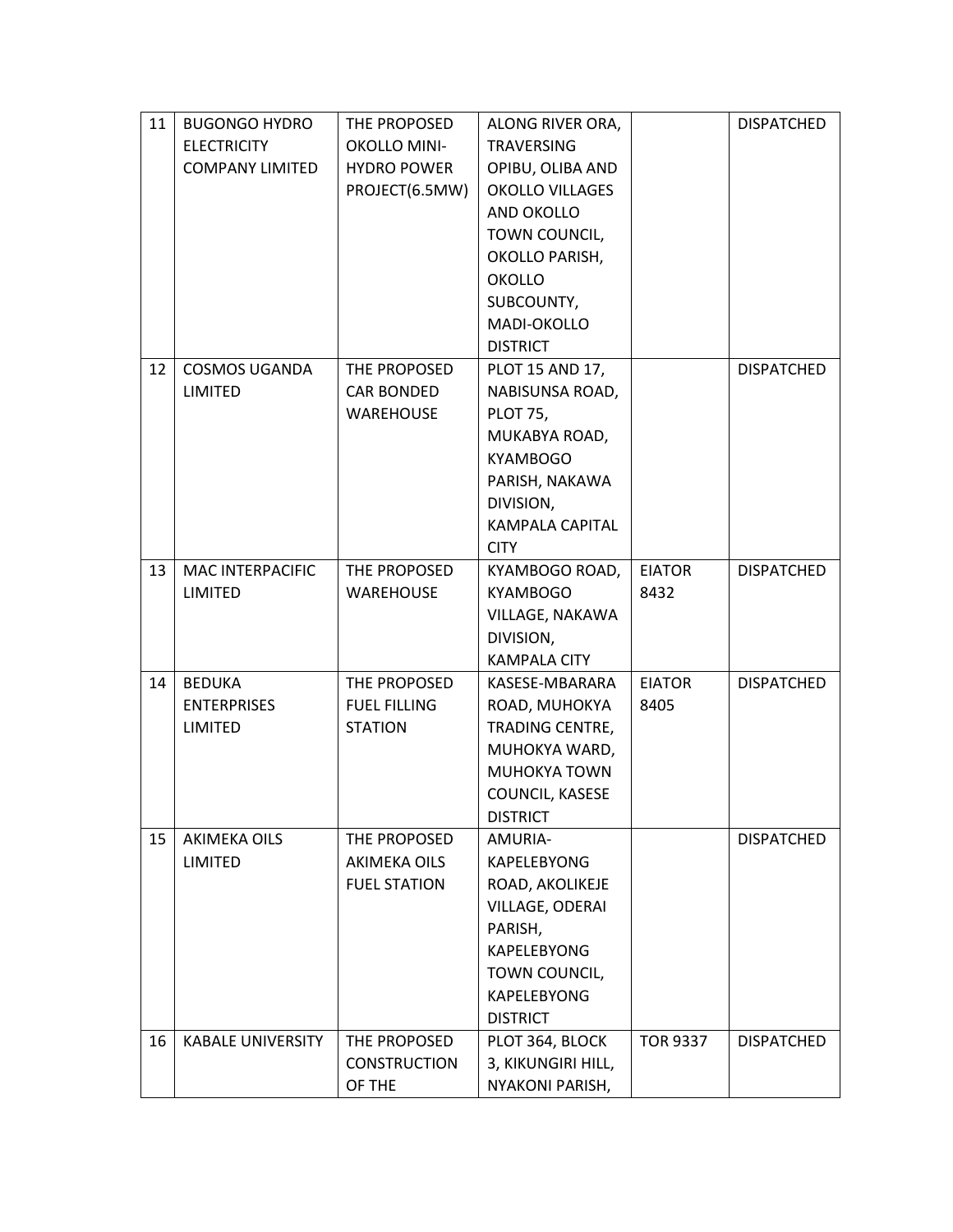|    |                        | <b>ENGINEERING</b>  | CENTRAL DIVISION,      |               |                   |
|----|------------------------|---------------------|------------------------|---------------|-------------------|
|    |                        | <b>BLOCK AT</b>     | <b>RUTENGA CELL IN</b> |               |                   |
|    |                        | <b>KABALE</b>       | <b>KABALE</b>          |               |                   |
|    |                        | <b>UNIVERSITY</b>   | MUNICIPALITY,          |               |                   |
|    |                        |                     | <b>KABALE DISTRICT</b> |               |                   |
| 17 | <b>UGANDA NATIONAL</b> | THE PROPOSED        | KATAKWI-               |               | <b>DISPATCHED</b> |
|    | <b>ROADS AUTHORITY</b> | <b>UPGRADE</b>      | TOROMA-KOKORIO         |               |                   |
|    | (UNRA)                 |                     | <b>FERRY LANDING-</b>  |               |                   |
|    |                        |                     | <b>KUMI-AGULE</b>      |               |                   |
|    |                        |                     | <b>FERRY LANDING</b>   |               |                   |
|    |                        |                     | ROAD (44KM)            |               |                   |
| 18 | <b>UGANDA PRISONS</b>  | THE PROPOSED        | OGOLE VILLAGE,         |               | <b>DISPATCHED</b> |
|    | <b>SERVICE</b>         | <b>MODERN GRAIN</b> | <b>OGOLE PARISH,</b>   |               |                   |
|    |                        | <b>STORAGE AND</b>  | <b>OWALO</b>           |               |                   |
|    |                        | <b>PROCESSING</b>   | SUBCOUNTY, GULU        |               |                   |
|    |                        | <b>FACILITY FOR</b> | <b>DISTRICT</b>        |               |                   |
|    |                        | PRISON FARM         |                        |               |                   |
| 19 | SABLE                  | THE PROPOSED        | PLOT 31, BLOCK         | <b>EIATOR</b> | <b>DISPATCHED</b> |
|    | <b>INVESTMENTS</b>     | <b>WAREHOUSES</b>   | 112, WITHIN            | 8438          |                   |
|    | LIMITED                |                     | <b>KAMPALA</b>         |               |                   |
|    |                        |                     | INDUSTRIAL AND         |               |                   |
|    |                        |                     | <b>BUSINESS PARK,</b>  |               |                   |
|    |                        |                     | KKOLO-BUWANYI          |               |                   |
|    |                        |                     | VILLAGE,               |               |                   |
|    |                        |                     | NANATABULIRWA          |               |                   |
|    |                        |                     | PARISH, GOMA           |               |                   |
|    |                        |                     | DIVISION, MUKONO       |               |                   |
|    |                        |                     | MUNICIPAL,             |               |                   |
|    |                        |                     | <b>MUKONO DISTRICT</b> |               |                   |
| 20 | <b>MYANZI TRADING</b>  | THE PROPOSED        | MYANZI-                |               | <b>DISPATCHED</b> |
|    | <b>CENTRE</b>          | <b>FUEL FILLING</b> | KASSANDA ROAD,         |               |                   |
|    |                        | <b>STATION</b>      | MYANZI VILLAGE,        |               |                   |
|    |                        |                     | MYANZI PARISH,         |               |                   |
|    |                        |                     | <b>MYANZI</b>          |               |                   |
|    |                        |                     | SUBCOUNTY,             |               |                   |
|    |                        |                     | KASSANDA               |               |                   |
|    |                        |                     | <b>DISTRICT</b>        |               |                   |
| 21 | <b>IMRAN ENERGY</b>    | THE PROPOSED        | <b>KANYOGOGA</b>       | <b>EIATOR</b> | <b>DISPATCHED</b> |
|    | <b>FUELLING</b>        | <b>FUEL FILLING</b> | VILLAGE, KZIBA         | 8235          |                   |
|    |                        | <b>STATION</b>      | PARISH, KIKYUSA        |               |                   |
|    |                        |                     | SUBCOUNTY,             |               |                   |
|    |                        |                     | LUWERO DISTRICT        |               |                   |

#### **2.0 TORS FOR ENVIRONMENTAL AUDIT**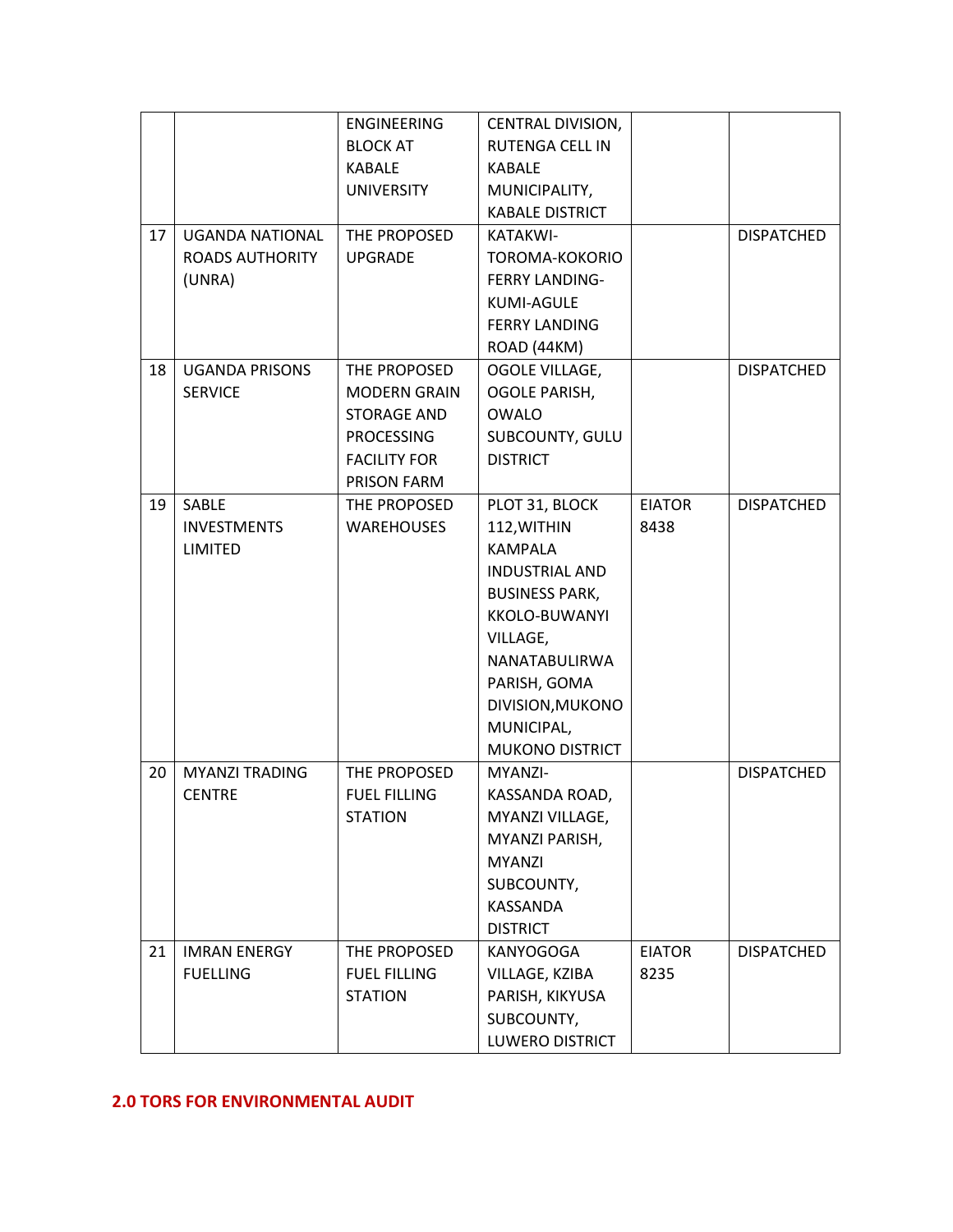|                | <b>DEVELOPER</b>                                                               | <b>PROJECT</b>                                                                                                              | <b>LOCATION</b>                                                                                                                                           | <b>REFERENCE</b><br><b>NUMBER</b> | <b>STATUS</b>     |
|----------------|--------------------------------------------------------------------------------|-----------------------------------------------------------------------------------------------------------------------------|-----------------------------------------------------------------------------------------------------------------------------------------------------------|-----------------------------------|-------------------|
| $\mathbf{1}$   | <b>CHINA</b><br><b>COMMUNICATIONS</b><br><b>CONSTRUCTION</b><br><b>COMPANY</b> | THE FUEL<br><b>DISPENSING</b><br>POINT WITHIN<br><b>THE</b><br><b>CONTRACTORS</b><br>CAMP                                   | <b>OLD ENTEBBE</b><br>VILLAGE,<br>KIGUNGU<br>PARISH,<br>DIVISION-B,<br><b>ENTEBBE</b><br><b>MUNICIPAL</b><br>COUNCIL,<br><b>WAKISO</b><br><b>DISTRICT</b> | <b>EATOR 2874</b>                 | <b>DISPATCHED</b> |
| $\overline{2}$ | <b>BUJAGALI ENERGY</b><br><b>LIMITED</b>                                       | <b>THE 250MW</b><br><b>BUJAGALI</b><br><b>HYDROPOWER</b><br><b>PLANT</b>                                                    | RIVER NILE,<br>KIKUBAMUTWE,<br><b>WAKISI</b><br>SUBCOUNTY,<br><b>BUIKWE</b><br><b>DISTRICT</b>                                                            |                                   | <b>DISPATCHED</b> |
| 3              | NOBLE COMMODITIES<br>(U) LIMITED                                               | A COFFEE<br><b>PROCESSING</b><br><b>PLANT</b>                                                                               | PLOT 70, BLOCK<br>112, NAMANVE<br><b>INDUSTRIAL</b><br>AREA, GOMA<br>DIVISION,<br><b>MUKONO</b><br>MUNICIPALITY,<br><b>MUKONO</b><br><b>DISTRICT</b>      |                                   | <b>DISPATCHED</b> |
| 4              | <b>EMBASSY OF THE</b><br><b>UNITED STATES OF</b><br><b>AMERICA</b>             | THE AMERICAN<br><b>EMBASSY</b><br><b>BUILDING AND</b><br><b>NEW SUPPORT</b><br>ANNEX<br><b>CONSTRUCTION</b><br><b>SITES</b> | GGABA ROAD,<br><b>MAKINDYE</b><br>DIVISION,<br>KAMPALA<br><b>CAPITAL CITY</b>                                                                             |                                   | <b>DISPATCHED</b> |
| 5              | NANSANA WAKISO<br><b>VALLEY MILLERS</b><br><b>LIMITED</b>                      | THE GRAIN<br><b>MILLING</b><br><b>FACTORY</b>                                                                               | PLOT 6062,<br><b>BLOCK 203,</b><br><b>OCHIENG ZONE</b><br>LC 1, OCHIENG<br>WARD,<br><b>NANSANA</b><br><b>TOWN</b><br>COUNCIL,                             | EA 2829                           | <b>DISPATCHED</b> |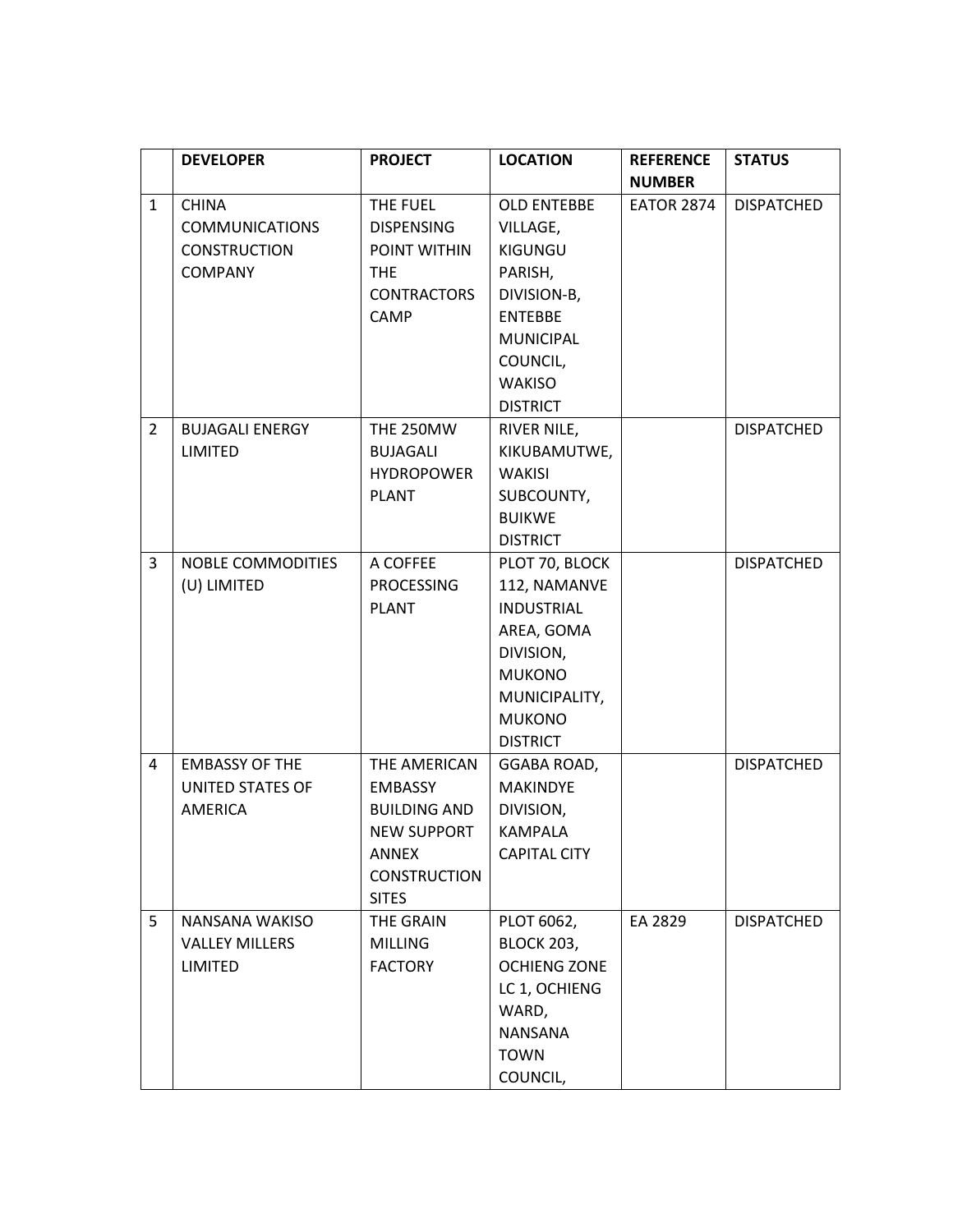|                |                             |                   | <b>WAKISO</b>      |                   |                   |
|----------------|-----------------------------|-------------------|--------------------|-------------------|-------------------|
|                |                             |                   | <b>DISTRICT</b>    |                   |                   |
| 6              | <b>BAVIMA STEEL LIMITED</b> | <b>THE</b>        | <b>PLOT 3-7,</b>   | <b>EATOR 2908</b> | <b>DISPATCHED</b> |
|                |                             | <b>OPERATIONS</b> | NJERU TOWN         |                   |                   |
|                |                             | OF BAVIMA         | COUNCIL,           |                   |                   |
|                |                             | <b>STEEL</b>      | <b>BUIKWE</b>      |                   |                   |
|                |                             | <b>PROCESSING</b> | <b>DISTRICT</b>    |                   |                   |
|                |                             | <b>FACTORY</b>    |                    |                   |                   |
| $\overline{7}$ | <b>MILLENNIUM TILES</b>     | <b>THE</b>        | PLOT 42, BLOCK     |                   | <b>DISPATCHED</b> |
|                | <b>UGANDA LIMITED</b>       | <b>OPERATIONS</b> | 295, NJERU         |                   |                   |
|                |                             | OF TILES          | MUNICIPALITY,      |                   |                   |
|                |                             | <b>PRODUCTION</b> | <b>BUIKWE</b>      |                   |                   |
|                |                             | <b>FACILITY</b>   | <b>DISTRICT</b>    |                   |                   |
| 8              | <b>CHINA</b>                | THE CCCC          | <b>OLD ENTEBBE</b> |                   | <b>DISPATCHED</b> |
|                | <b>COMMUNICATIONS</b>       | CAMPSITE,         | VILLAGE,           |                   |                   |
|                | <b>CONSTRUCTION</b>         | <b>BATCHING</b>   | KIGUNGU            |                   |                   |
|                | <b>COMPANY</b>              | PLANT AND         | PARISH,            |                   |                   |
|                |                             | <b>FUEL</b>       | <b>ENTEBBE</b>     |                   |                   |
|                |                             | <b>DISPENSING</b> | MUNICIPALITY,      |                   |                   |
|                |                             | <b>POINT</b>      | <b>WAKISO</b>      |                   |                   |
|                |                             |                   | <b>DISTRICT</b>    |                   |                   |

## **3.0 ENVIRONMENTAL COMPLIANCE AUDITS**

|                | <b>DEVELOPER</b>    | <b>PROJECT</b>    | <b>LOCATION</b>     | <b>REFERENCE</b> | <b>STATUS</b>    |
|----------------|---------------------|-------------------|---------------------|------------------|------------------|
|                |                     |                   |                     | <b>NUMBER</b>    |                  |
| $\mathbf{1}$   | ATC UGANDA LIMITED  | THE OLD           | <b>OLD KAMPALA</b>  | EA 11156         | <b>READY FOR</b> |
|                |                     | KAMPALA BTS       | ZONE II, OLD        |                  | <b>PAYMENT</b>   |
|                |                     | (SITE ID:         | <b>KAMPALA</b>      |                  |                  |
|                |                     | 606374)           | PARISH,             |                  |                  |
|                |                     |                   | <b>CENTRAL</b>      |                  |                  |
|                |                     |                   | DIVISION,           |                  |                  |
|                |                     |                   | <b>KAMPALA</b>      |                  |                  |
|                |                     |                   | <b>CAPITAL CITY</b> |                  |                  |
| $\overline{2}$ | ATC UGANDA LIMITED  | THE BIISO BTS     | KIJUNGU-BIISO       | EA 10692         | <b>READY FOR</b> |
|                |                     | (SITE ID:         | CELL, BIISO         |                  | <b>PAYMENT</b>   |
|                |                     | 609004)           | WARD, BIISO         |                  |                  |
|                |                     |                   | <b>TOWN</b>         |                  |                  |
|                |                     |                   | COUNCIL,            |                  |                  |
|                |                     |                   | <b>BULIISA</b>      |                  |                  |
|                |                     |                   | <b>DISTRICT</b>     |                  |                  |
| 3              | <b>CNOOC UGANDA</b> | THE CNOOC         | <b>KINGFISHER</b>   | EA10893          | <b>READY FOR</b> |
|                | LIMITED             | <b>FACILITIES</b> | <b>FIELD</b>        |                  | <b>PAYMENT</b>   |
|                |                     |                   | <b>DEVELOPMENT</b>  |                  |                  |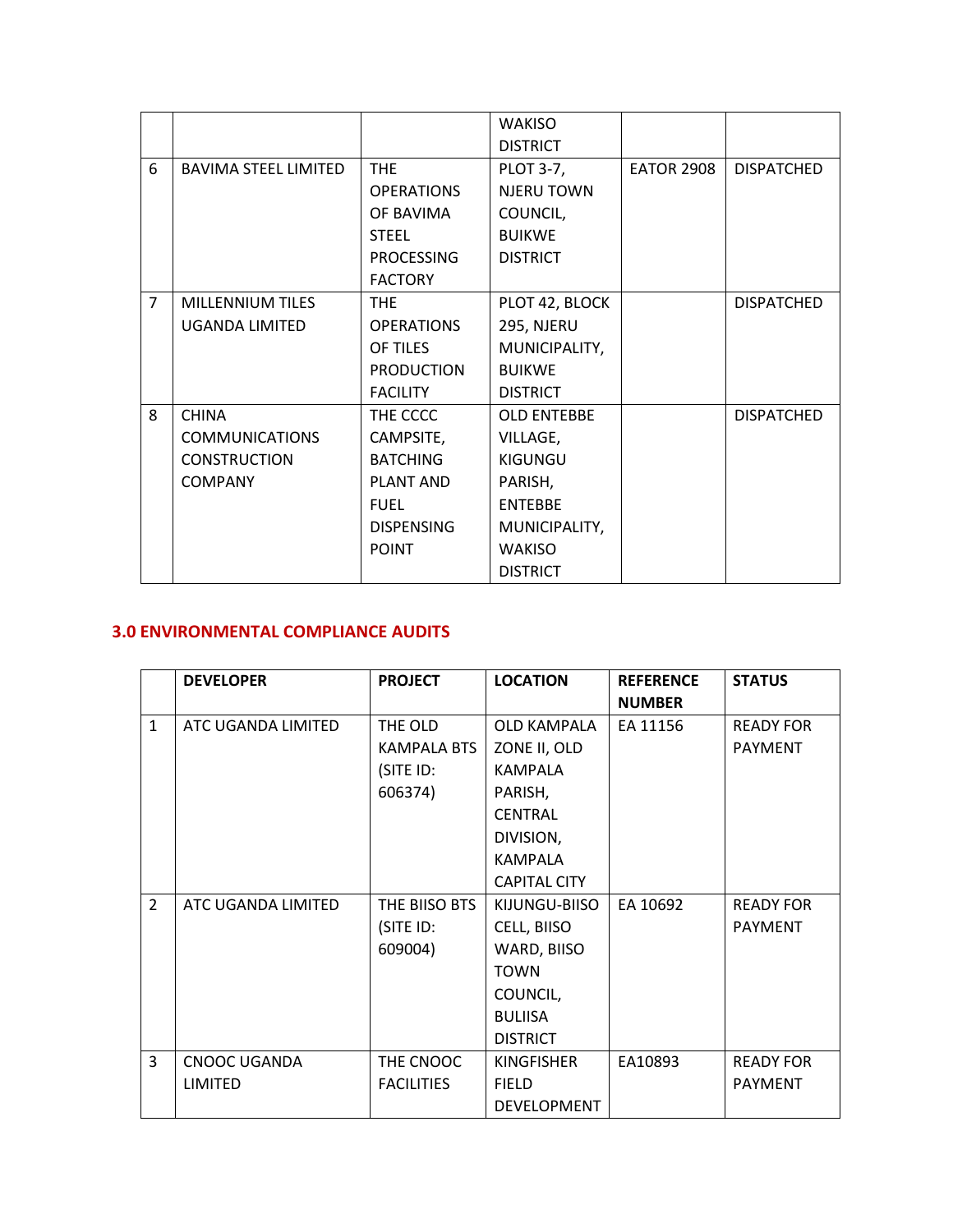|                |                       | AND                 | AREA,                      |          |                  |
|----------------|-----------------------|---------------------|----------------------------|----------|------------------|
|                |                       | <b>OPERATIONS</b>   | <b>KIKUUBE</b>             |          |                  |
|                |                       |                     | <b>DISTRICT</b>            |          |                  |
| 4              | ATC UGANDA LIMITED    | THE BUGOMA          | NGARWE A                   | EA 10528 | <b>READY FOR</b> |
|                |                       | BTS (SITE ID:       | VILLAGE,                   |          | PAYMENT          |
|                |                       | 605553)             | <b>KASONGA</b>             |          |                  |
|                |                       |                     | PARISH,                    |          |                  |
|                |                       |                     | <b>KYANGWALI</b>           |          |                  |
|                |                       |                     | SUBCOUNTY,                 |          |                  |
|                |                       |                     | <b>KIKUUBE</b>             |          |                  |
|                |                       |                     | <b>DISTRICT</b>            |          |                  |
| 5              | <b>MOUNT MERU</b>     | THE PORTAL          | POST OFFICE                |          | <b>READY FOR</b> |
|                | PETROLEUM (U) LIMITED | <b>LANE FUEL</b>    | ZONE,                      |          | PAYMENT          |
|                |                       | <b>SERVICE</b>      | DIVISION A,                |          |                  |
|                |                       | <b>STATION</b>      | <b>ENTEBBE</b>             |          |                  |
|                |                       |                     | MUNICIPALITY,              |          |                  |
|                |                       |                     | <b>WAKISO</b>              |          |                  |
|                |                       |                     | <b>DISTRICT</b>            |          |                  |
| 6              | <b>MOUNT MERU</b>     | THE RIVA            | PLOT 3777,                 |          | <b>READY FOR</b> |
|                | PETROLEUM (U) LIMITED | <b>FUEL SERVICE</b> | <b>BLOCK 203,</b>          |          | PAYMENT          |
|                |                       | <b>STATION</b>      | WEST 1 ZONE,               |          |                  |
|                |                       |                     | <b>NANSANA</b>             |          |                  |
|                |                       |                     | VILLAGE,<br><b>NANSANA</b> |          |                  |
|                |                       |                     | <b>TOWN</b>                |          |                  |
|                |                       |                     | COUNCIL,                   |          |                  |
|                |                       |                     | <b>WAKISO</b>              |          |                  |
|                |                       |                     | <b>DISTRICT</b>            |          |                  |
| $\overline{7}$ | <b>MOUNT MERU</b>     | THE HOME            | NTUNGAMO-                  |          | <b>READY FOR</b> |
|                | PETROLEUM (U) LIMITED | <b>OIL FUEL</b>     | KABALE ROAD,               |          | PAYMENT          |
|                |                       | <b>SERVICE</b>      | CELL 8, PARK               |          |                  |
|                |                       | <b>STATION</b>      | WARD,                      |          |                  |
|                |                       |                     | <b>EASTERN</b>             |          |                  |
|                |                       |                     | DIVISION,                  |          |                  |
|                |                       |                     | <b>NTUNGAMO</b>            |          |                  |
|                |                       |                     | <b>MUNICIPAL</b>           |          |                  |
|                |                       |                     | COUNCIL,                   |          |                  |
|                |                       |                     | <b>NTUNGAMO</b>            |          |                  |
|                |                       |                     | <b>DISTRICT</b>            |          |                  |
| 8              | <b>MOUNT MERU</b>     | <b>THE</b>          | <b>BARRACKS</b>            |          | <b>READY FOR</b> |
|                | PETROLEUM (U) LIMITED | <b>MAKINDYE</b>     | ZONE,                      |          | <b>PAYMENT</b>   |
|                |                       | <b>FUEL SERVICE</b> | <b>MAKINDYE</b>            |          |                  |
|                |                       | <b>STATION</b>      | WARD,                      |          |                  |
|                |                       |                     | MAKINDYE                   |          |                  |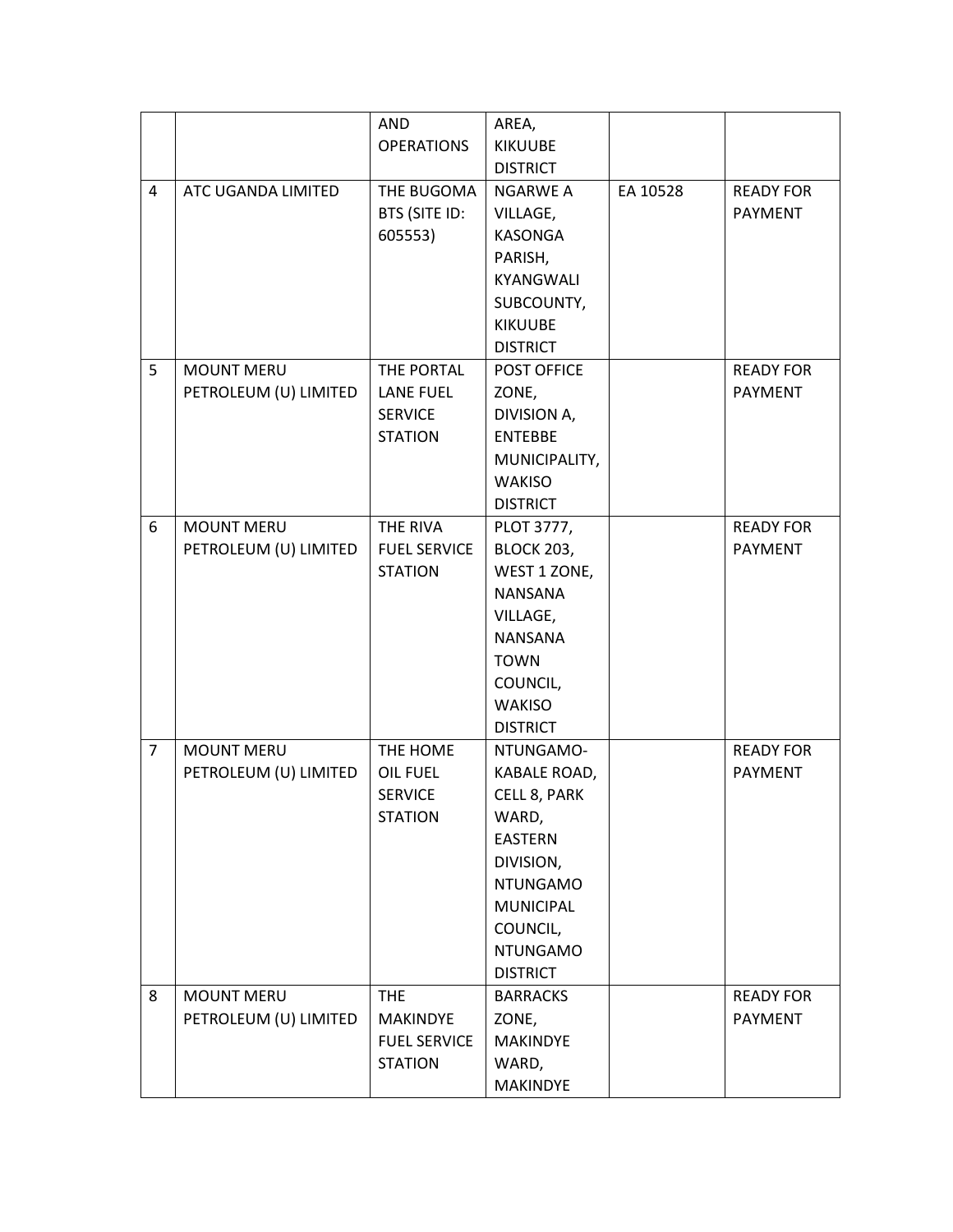|    |                             |                  | DIVISION,           |                  |
|----|-----------------------------|------------------|---------------------|------------------|
|    |                             |                  | <b>KAMPALA</b>      |                  |
|    |                             |                  | <b>DISTRICT</b>     |                  |
| 9  | ATC UGANDA LIMITED          | THE NABISWA      | <b>BUTAKA</b>       | <b>READY FOR</b> |
|    |                             | <b>ROAD</b>      | <b>BALINTUMA</b>    | <b>PAYMENT</b>   |
|    |                             | <b>KIWATULE</b>  | ZONE,               |                  |
|    |                             | <b>STATION</b>   | <b>KIWATULE</b>     |                  |
|    |                             |                  | PARISH,             |                  |
|    |                             |                  | <b>NAKAWA</b>       |                  |
|    |                             |                  | DIVISION,           |                  |
|    |                             |                  | <b>KAMPALA</b>      |                  |
|    |                             |                  | <b>CAPITAL CITY</b> |                  |
| 10 | <b>BIDCO UGANDA LIMITED</b> | <b>THE</b>       | <b>FACTORY</b>      | <b>READY FOR</b> |
|    |                             | <b>DETERGENT</b> | COMPLEX,            | <b>PAYMENT</b>   |
|    |                             | <b>FACTORY</b>   | <b>PLOT 152,</b>    |                  |
|    |                             |                  | MASESE LC1-A        |                  |
|    |                             |                  | VILLAGE,            |                  |
|    |                             |                  | MASESE-             |                  |
|    |                             |                  | <b>WALUKUBA</b>     |                  |
|    |                             |                  | DIVISION,           |                  |
|    |                             |                  | <b>JINJA CITY</b>   |                  |

### **4.0 OTHER CORRESPONDENCES**

|               | <b>DEVELOPER</b>          | <b>PROJECT</b>         | <b>LOCATION</b>  | <b>REFERENCE</b> | <b>STATUS</b>     |
|---------------|---------------------------|------------------------|------------------|------------------|-------------------|
|               |                           |                        |                  | <b>NUMBER</b>    |                   |
| $\mathbf{1}$  | <b>CHINA</b>              | <b>DECOMMISSIONING</b> | <b>MASINDI</b>   |                  | <b>DISPATCHED</b> |
|               | <b>COMMUNICATIONS</b>     | AND RESTORATION        | $(KISANJA)$ –    |                  |                   |
|               | <b>CONSTRUCTION</b>       | PLAN FOR DESIGN,       | <b>PARK</b>      |                  |                   |
|               | <b>COMPANY LIMITED</b>    | <b>BUILD AND</b>       | <b>JUNCTION</b>  |                  |                   |
|               |                           | UPGRADING ROADS        | <b>AND TANGI</b> |                  |                   |
|               |                           | PROJECT (159KM)        | <b>JUNCTION-</b> |                  |                   |
|               |                           | <b>PACKAGE 1 AND</b>   | PARAA-           |                  |                   |
|               |                           | <b>ASSOCIATED</b>      | <b>BULISSA</b>   |                  |                   |
|               |                           | <b>BRIDGES</b>         | <b>ROADS</b>     |                  |                   |
| $\mathcal{P}$ | <b>UGANDA</b>             | <b>DESTRUCTION OF</b>  |                  |                  | <b>DISPATCHED</b> |
|               | <b>COMMUNICATION</b>      | <b>ILLEGALLY</b>       |                  |                  |                   |
|               | <b>COMMISSIONS</b>        | POSSESSED AND          |                  |                  |                   |
|               |                           | <b>OPERATED</b>        |                  |                  |                   |
|               |                           | <b>COMMUNICATION</b>   |                  |                  |                   |
|               |                           | <b>EQUIPMENT</b>       |                  |                  |                   |
| 3             | NATIONAL FORESTRY         | <b>TECHNICAL</b>       |                  |                  | <b>DISPATCHED</b> |
|               | <b>RESOURCES</b>          | <b>COMMITTEE ON</b>    |                  |                  |                   |
|               | <b>RESEARCH INSTITUTE</b> | SOIL                   |                  |                  |                   |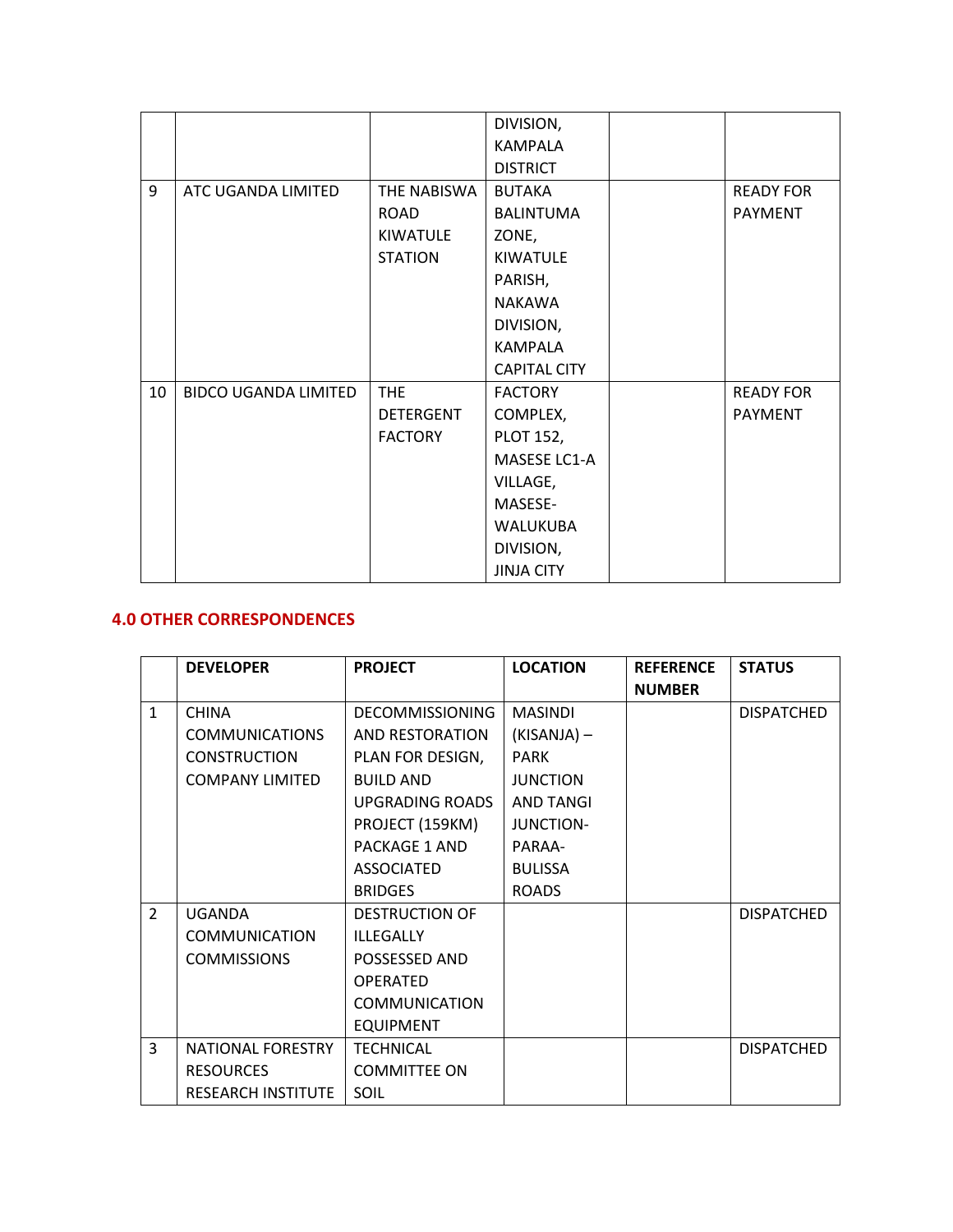|                |                         | <b>CONSERVATION OF</b> |                   |               |                   |
|----------------|-------------------------|------------------------|-------------------|---------------|-------------------|
|                |                         | <b>NEMA</b>            |                   |               |                   |
| 4              | <b>MAKERERE</b>         | <b>TECHNICAL</b>       |                   |               | <b>DISPATCHED</b> |
|                | <b>UNIVERSITY</b>       | <b>COMMITTEE ON</b>    |                   |               |                   |
|                |                         | SOIL                   |                   |               |                   |
|                |                         | <b>CONSERVATION OF</b> |                   |               |                   |
|                |                         | <b>NEMA</b>            |                   |               |                   |
| 5              | <b>MINISTRY OF</b>      | <b>TECHNICAL</b>       |                   |               | <b>DISPATCHED</b> |
|                | AGRICULTURE,            | <b>COMMITTEE ON</b>    |                   |               |                   |
|                | ANIMAL INDUSTRY         | SOIL                   |                   |               |                   |
|                | <b>AND FISHERIES</b>    | <b>CONSERVATION OF</b> |                   |               |                   |
|                |                         | <b>NEMA</b>            |                   |               |                   |
| 6              | <b>UGANDA NATIONAL</b>  | <b>TECHNICAL</b>       |                   |               | <b>DISPATCHED</b> |
|                | <b>FARMERS</b>          | <b>COMMITTEE ON</b>    |                   |               |                   |
|                | <b>FEDERATION</b>       | SOIL                   |                   |               |                   |
|                |                         | <b>CONSERVATION OF</b> |                   |               |                   |
|                |                         | <b>NEMA</b>            |                   |               |                   |
| $\overline{7}$ | <b>ONESMUS</b>          | <b>TECHNICAL</b>       |                   |               | <b>DISPATCHED</b> |
|                | SEMALULU-               | <b>COMMITTEE ON</b>    |                   |               |                   |
|                | <b>NATIONAL</b>         | SOIL                   |                   |               |                   |
|                | AGRICULTURAL            | <b>CONSERVATION OF</b> |                   |               |                   |
|                | <b>RESEARCH</b>         | <b>NEMA</b>            |                   |               |                   |
|                | <b>LABORATORY</b>       |                        |                   |               |                   |
| 8              | <b>CRANER KAYUKI</b>    | <b>TECHNICAL</b>       |                   |               | <b>DISPATCHED</b> |
|                | KAIZZI-NATIONAL         | <b>COMMITTEE ON</b>    |                   |               |                   |
|                | AGRICULTURAL            | <b>SOIL</b>            |                   |               |                   |
|                | <b>RESEARCH</b>         | <b>CONSERVATION OF</b> |                   |               |                   |
|                | <b>LABORATORY</b>       | <b>NEMA</b>            |                   |               |                   |
| 9              | <b>JIN YONG SHUN</b>    | THE PROPOSED           | BLOCK 64,         | <b>EIATOR</b> | <b>DISPATCHED</b> |
|                | <b>QUARRIES LIMITED</b> | REDEVELOPMENT          | PLOT 28,          | 8321          |                   |
|                |                         | AND EXPANSION OF       | <b>BAMUTAKUDE</b> |               |                   |
|                |                         | THE STONE QUARRY       | VILLAGE,          |               |                   |
|                |                         | <b>AND CRUSHING</b>    | <b>KYAMPISI</b>   |               |                   |
|                |                         | <b>PLANT</b>           | SUBCOUNTY,        |               |                   |
|                |                         |                        | <b>DUNDU</b>      |               |                   |
|                |                         |                        | COUNTY,           |               |                   |
|                |                         |                        | <b>MUKONO</b>     |               |                   |
|                |                         |                        | <b>DISTRICT</b>   |               |                   |
| 10             | <b>NDEESE COFFEE</b>    | THE PROPOSED           | MAGANJO-B         | <b>EIATOR</b> | <b>DISPATCHED</b> |
|                | <b>COMPANY</b>          | <b>COFFEE</b>          | ZONE,             | 7881          |                   |
|                |                         | <b>PROCESSING</b>      | <b>KAGOMA</b>     |               |                   |
|                |                         | <b>FACILITY</b>        | PARISH,           |               |                   |
|                |                         |                        | NABWERU           |               |                   |
|                |                         |                        | DIVISION,         |               |                   |